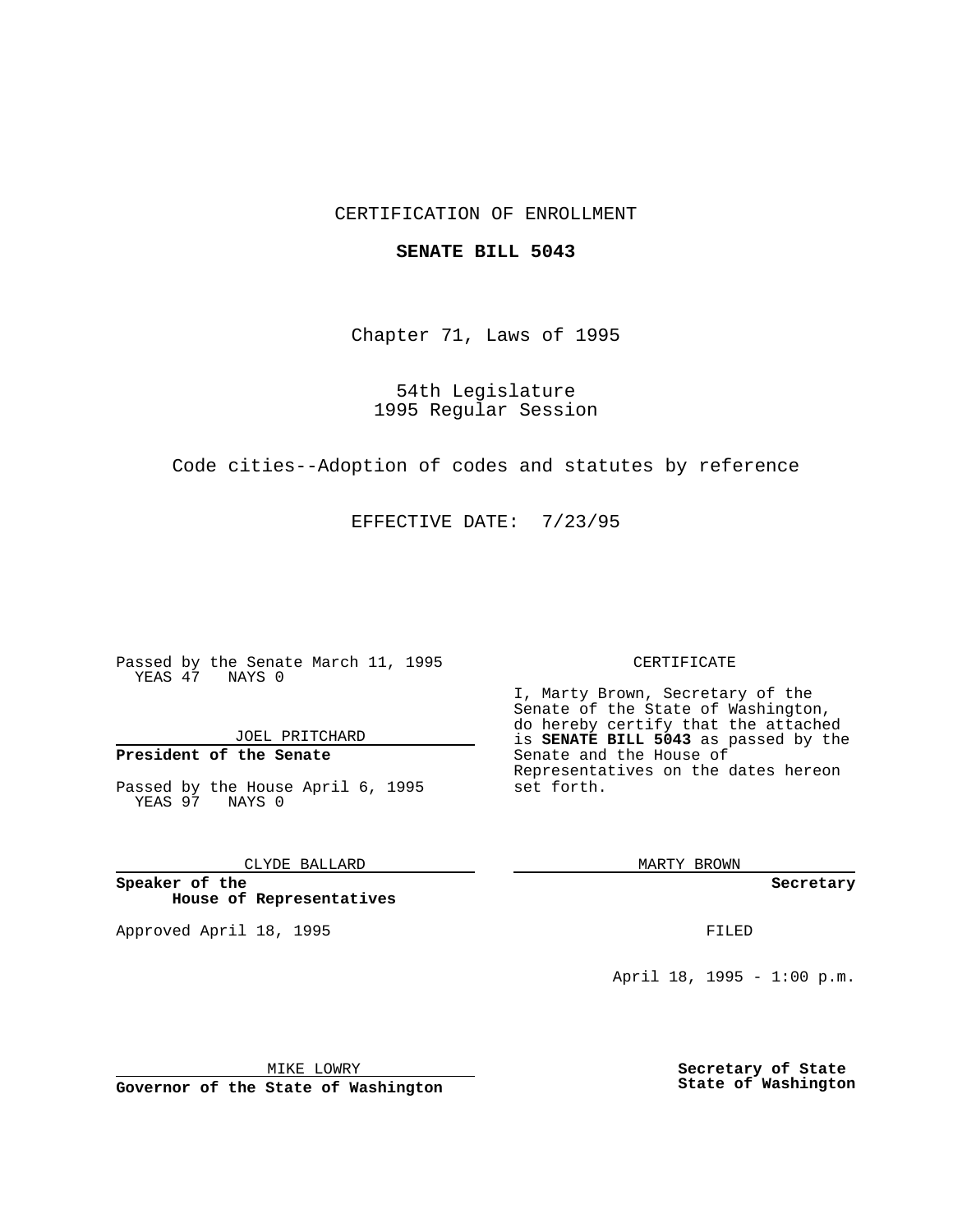## **SENATE BILL 5043** \_\_\_\_\_\_\_\_\_\_\_\_\_\_\_\_\_\_\_\_\_\_\_\_\_\_\_\_\_\_\_\_\_\_\_\_\_\_\_\_\_\_\_\_\_\_\_

\_\_\_\_\_\_\_\_\_\_\_\_\_\_\_\_\_\_\_\_\_\_\_\_\_\_\_\_\_\_\_\_\_\_\_\_\_\_\_\_\_\_\_\_\_\_\_

Passed Legislature - 1995 Regular Session

**State of Washington 54th Legislature 1995 Regular Session**

**By** Senators Winsley and Haugen

Read first time 01/09/95. Referred to Committee on Government Operations.

 AN ACT Relating to adoption of codes and statutes by reference by 2 code cities; and amending RCW 35A.12.140.

BE IT ENACTED BY THE LEGISLATURE OF THE STATE OF WASHINGTON:

 **Sec. 1.** RCW 35A.12.140 and 1982 c 226 s 2 are each amended to read as follows:

 Ordinances may by reference adopt Washington state statutes and state, county, or city codes, regulations, or ordinances or any standard code of technical regulations, or portions thereof, including, for illustrative purposes but not limited to, fire codes and codes or ordinances relating to the construction of buildings, the installation of plumbing, the installation of electric wiring, health and sanitation, the slaughtering, processing, and selling of meats and meat products for human consumption, the production, pasteurizing, and sale of milk and milk products, or other subjects, together with amendments thereof or additions thereto, on the subject of the ordinance. Such Washington state statutes or codes or other codes or compilations so adopted need not be published in a newspaper as provided in RCW 35A.12.160, but the adopting ordinance shall be so published and a copy of any such adopted statute, ordinance, or code, or portion thereof,